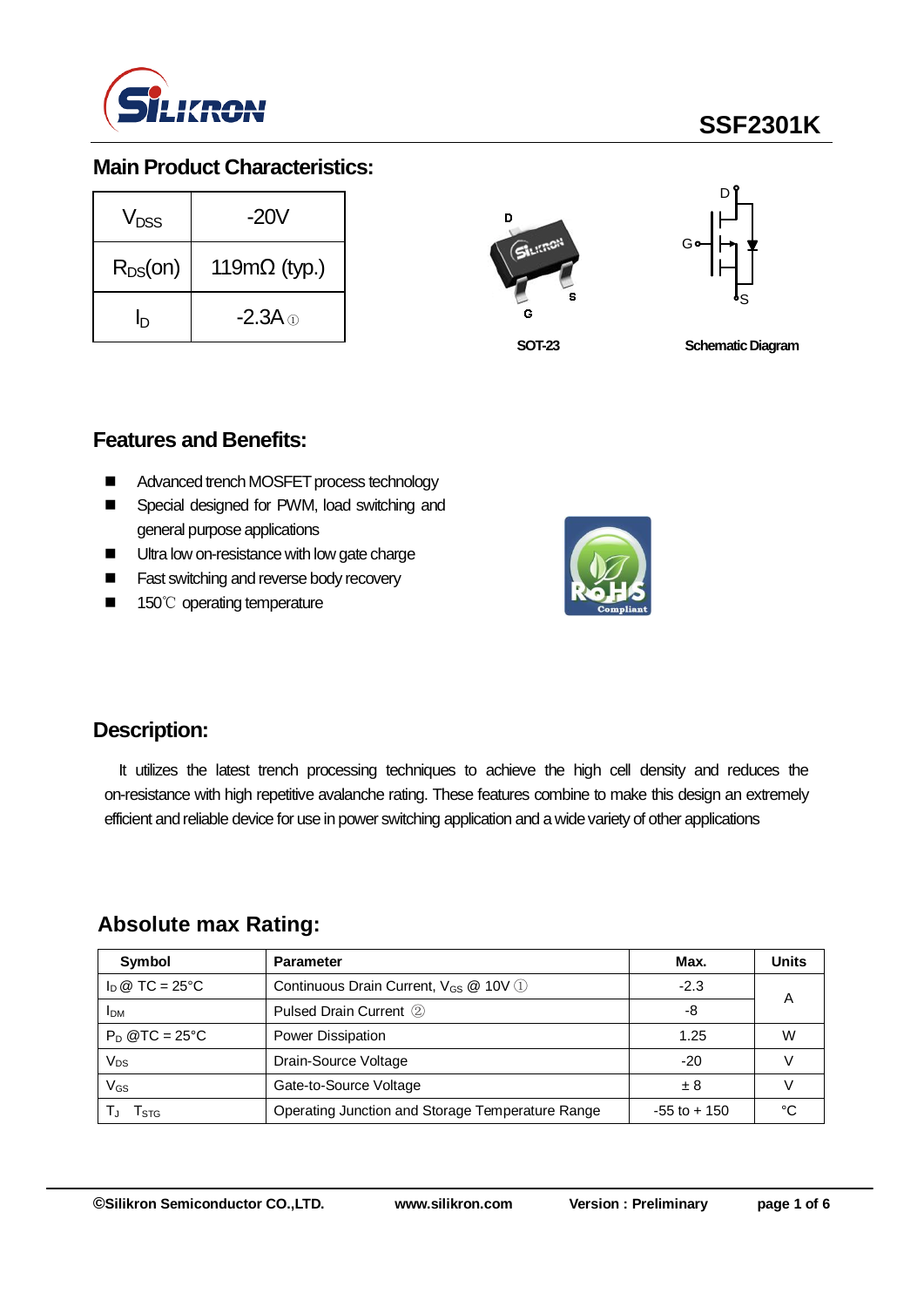

## **Thermal Resistance**

| <b>Symbol</b>  | <b>Characterizes</b>                               | Гур. | Max. | Units         |
|----------------|----------------------------------------------------|------|------|---------------|
| $R_{\theta$ JA | Junction-to-ambient ( $t \le 10$ s) $\circledcirc$ |      | 100  | $\degree$ CMV |

# **Electrical Characterizes** @T<sub>A</sub>=25℃ unless otherwise specified

| Symbol           | <b>Parameter</b>                     | Min.                     | Typ. | Max.   | <b>Units</b> | <b>Conditions</b>                         |
|------------------|--------------------------------------|--------------------------|------|--------|--------------|-------------------------------------------|
| $V_{(BR)DSS}$    | Drain-to-Source breakdown voltage    | $-20$                    |      |        | V            | $V_{GS} = 0V$ , $I_D = -250\mu A$         |
|                  | Static Drain-to-Source on-resistance | $\overline{\phantom{0}}$ | 119  | 130    | $m\Omega$    | $V_{GS} = -4.5V$ , $I_{D} = -2.3A$        |
| $R_{DS(on)}$     |                                      |                          | 166  | 190    |              | $V_{GS} = -2.5V I_D = -2A$                |
| $V_{GS(th)}$     | Gate threshold voltage               | $-0.5$                   |      | $-1.3$ | $\vee$       | $V_{DS} = V_{GS}$ , $I_D = -250 \mu A$    |
| $I_{DSS}$        | Drain-to-Source leakage current      |                          |      | $-1$   | μA           | $V_{DS} = -16V$ , $V_{GS} = 0V$           |
|                  |                                      |                          |      | 100    |              | $V_{GS} = 8V$                             |
| I <sub>GSS</sub> | Gate-to-Source forward leakage       |                          |      | $-100$ | nA           | $V_{GS} = -8V$                            |
| $Q_{g}$          | Total gate charge                    |                          | 6    |        |              | $I_D = -2.3A$                             |
| $Q_{gs}$         | Gate-to-Source charge                |                          | 0.9  |        | nC           | $V_{DS} = -6V$ ,                          |
| $Q_{gd}$         | Gate-to-Drain("Miller") charge       |                          | 1.5  |        |              | $V_{GS} = -4.5V$                          |
| $t_{d(on)}$      | Turn-on delay time                   |                          | 15   |        |              |                                           |
| $t_{r}$          | Rise time                            |                          | 38   |        |              | $V_{GS} = -4.5V$ , $V_{DS} = -6V$ ,       |
| $t_{d(off)}$     | Turn-Off delay time                  |                          | 43   |        | ns           | $R_{\text{GEN}} = 6\Omega, R_1 = 6\Omega$ |
| $t_{\rm f}$      | Fall time                            |                          | 35   |        |              |                                           |
| $C_{iss}$        | Input capacitance                    |                          | 190  |        |              | $V_{GS} = 0V$ ,                           |
| $C_{\rm oss}$    | Output capacitance                   |                          | 27   |        | pF           | $V_{DS} = -15V$ ,                         |
| $C_{\text{rss}}$ | Reverse transfer capacitance         |                          | 20   |        |              | $f = 1$ MHz                               |

# **Source-Drain Ratings and Characteristics**

| Symbol                  | <b>Parameter</b>                                   | Min. | Typ.    | Max.   | <b>Units</b> | <b>Conditions</b>                                                                      |  |
|-------------------------|----------------------------------------------------|------|---------|--------|--------------|----------------------------------------------------------------------------------------|--|
| $\mathsf{I}_\mathsf{S}$ | <b>Continuous Source Current</b><br>(Body Diode) 1 |      |         | $-1.6$ | A            | MOSFET symbol<br>D<br>showing<br>the<br>⊶⊢∽<br>integral reverse<br>p-n junction diode. |  |
| $V_{\textrm{\tiny SD}}$ | Diode Forward Voltage                              |      | $-0.89$ | $-1.2$ |              | $IS=-1A, VGS=0V$                                                                       |  |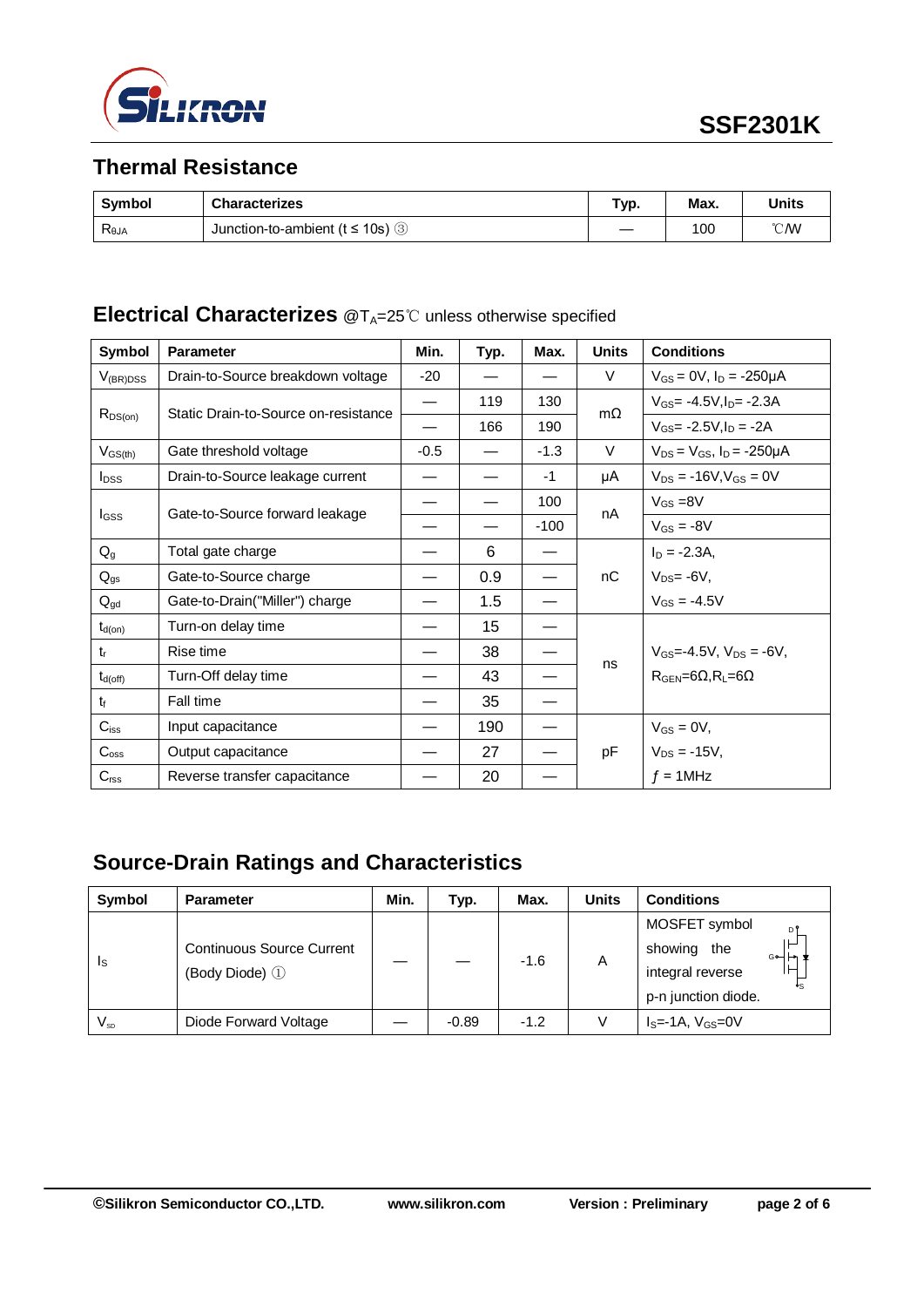

## **Test circuits and Waveforms**

**EAS test circuits:** 



**Gate charge test circuit:** 







**Switch Waveforms:**



#### **Notes:**

①Calculated continuous current based on maximum allowable junction temperature.

②Repetitive rating; pulse width limited by max junction temperature.

③The value of RθJA is measured with the device mounted on 1 in 2 FR-4 board with 2oz. Copper, in a still air environment with TA =25°C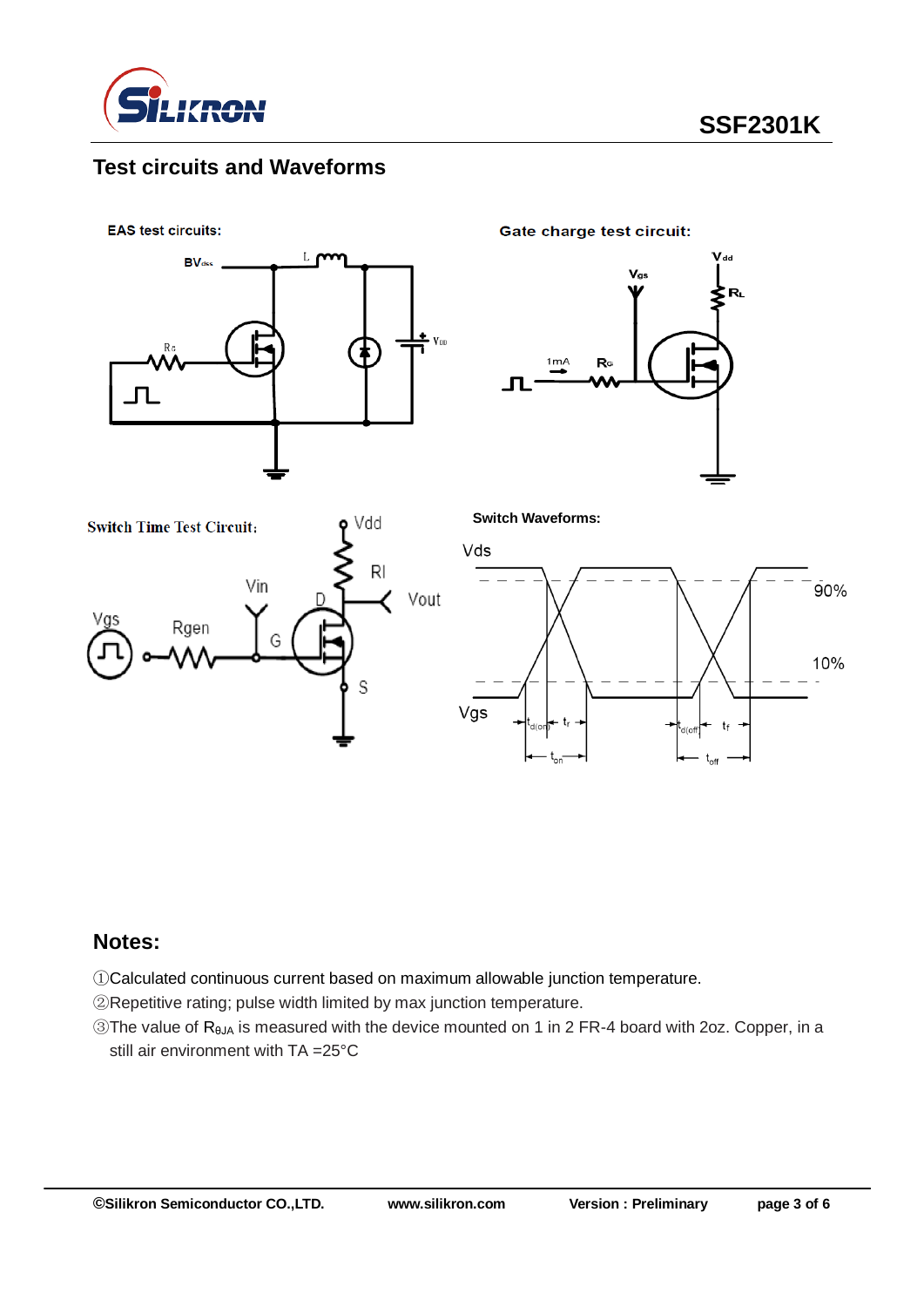

# **SSF2301K**

# **Typical electrical and thermal characteristics**













**Figure 3. Gate to source cut-off voltage Figure 4. Typical Capacitance Vs. Drain-to-Source Voltage**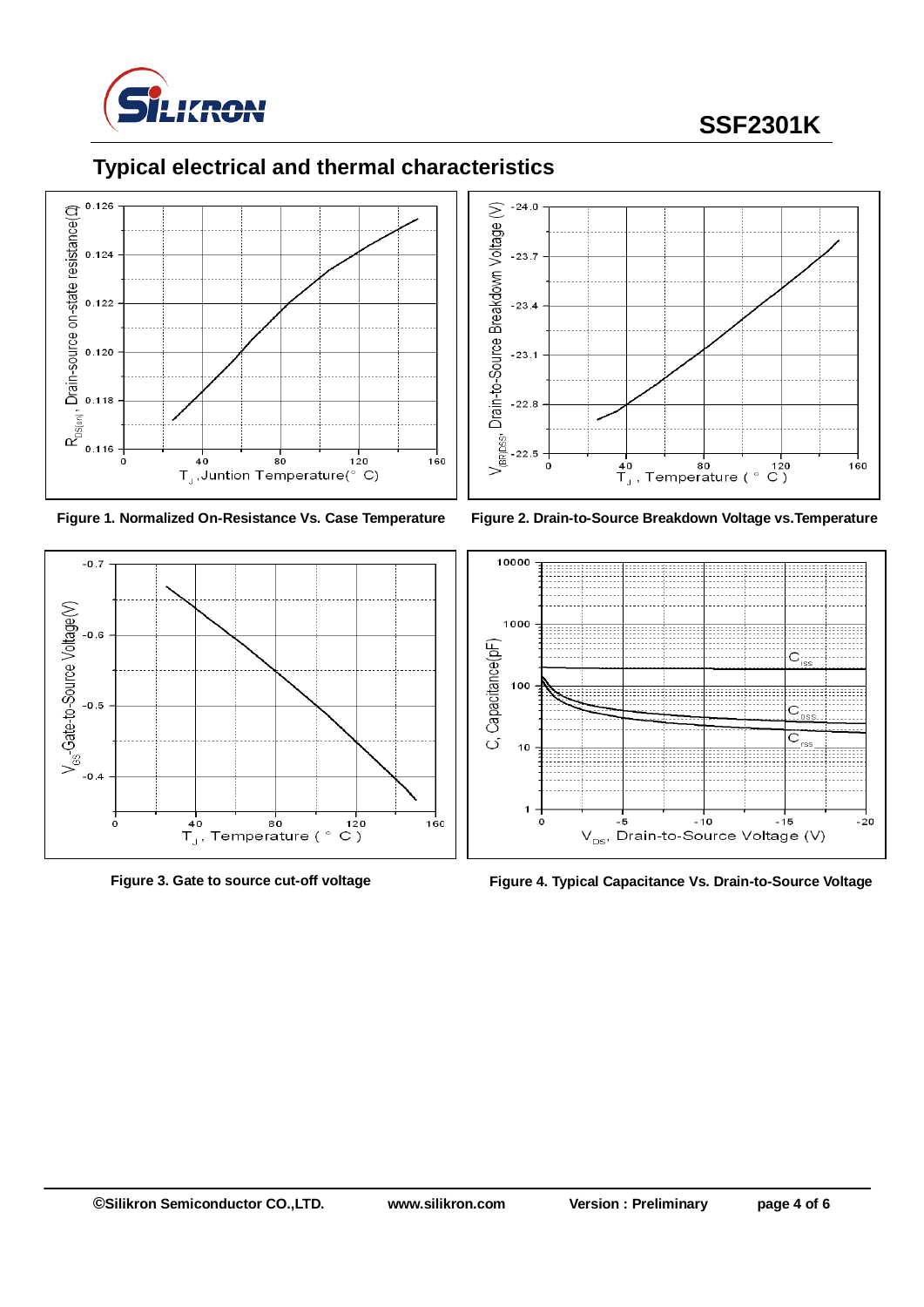

# **Mechanical Data**:



| REF. | Millimeter |      | REF. | Millimete |                 |  |
|------|------------|------|------|-----------|-----------------|--|
|      | Min.       | Max. |      | Min.      | Max.            |  |
| А    | 2.80       | 3.00 | G    | 1.80      | 2.00            |  |
| в    | 2.30       | 2.50 | н    | 0.90      | 1.1             |  |
| С    | 1.20       | 1.40 |      | 0.10      | 0.20            |  |
| D    | 0.30       | 0.50 | J    | 0.35      | 0.70            |  |
| Е    |            | 0.10 |      | 0.92      | 0.98            |  |
| F    | 0.45       | 0.55 | M    | 0°        | 10 <sup>°</sup> |  |